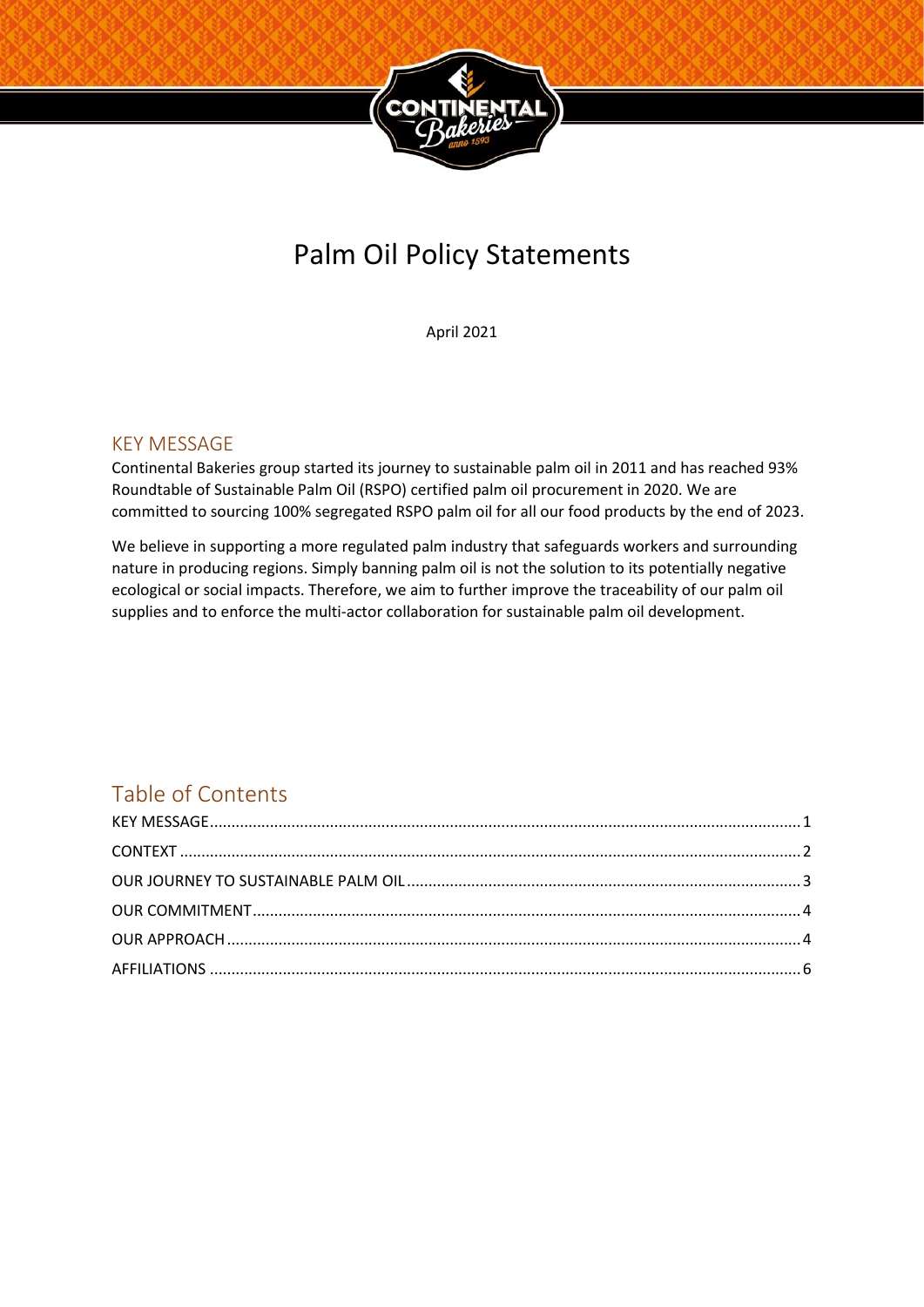

## CONTEXT

Specialized in the production of biscuits, bread substitutes, and toast, Continental Bakeries group is a significant buyer of crude palm oil and kernel palm oil for food use. As the most used vegetable oil for food and non-food purposes across the world, palm oil is a dominant oil ingredient in the food industry due to its excellent sensory characteristics and functional properties. The global demand for palm oil has been increasing significantly, as no alternative edible vegetable exists in sufficient quantities whilst offers the same functional properties.

However, after the environmental and social concerns of palm field expansion being revealed years ago, there are advocates of palm oil ban and palm-oil-free (POF) products. As an active member of RSPO and other sustainable raw material platforms, Continental Bakeries is aware of the public concerns, yet we choose palm oil as our main oil ingredient given the following reasons from the environment, health, and social aspects:

#### **Environment**

The increasing demand for oils and fat, plus the high productivity of palm, has encouraged the expansion of palm oil production. It has been a major driver of deforestation and peatland conversion in South-East Asia and Africa, accelerating greenhouse gases emission and biodiversity loss. In such case, why don't we just switch to alternative vegetable oil?



Land use for vegetable oil to replace one hectare of palm oil production (source FONAP)

While providing 36% of the global vegetable oil production, palm occupies only 10% of the land. It is the most efficient oilseed crop in the world (an average of 3.7MT oil per hectare per year), requiring much less land use than any other vegetable oils (USDA 2020). Soybeans and coconut for example, also grow in ecologically sensitive regions and are prone to the same downsides as with production of palm oil. Cultivating them to substitute palm would require 5 to 7 times more land and consequently, more greenhouse gas would be produced, and more species would be put at risk. And even rape seed oil would not be able to meet the rising global demand for plant-based oil. Therefore, replacing palm oil with other vegetable oils would merely displace the problem and in some cases even make it worse.

Although there is no sustainable alternative to palm oil, we must ensure it has been sustainably grown. In line with the vision of RSPO, Continental Bakeries believe that the key is collectively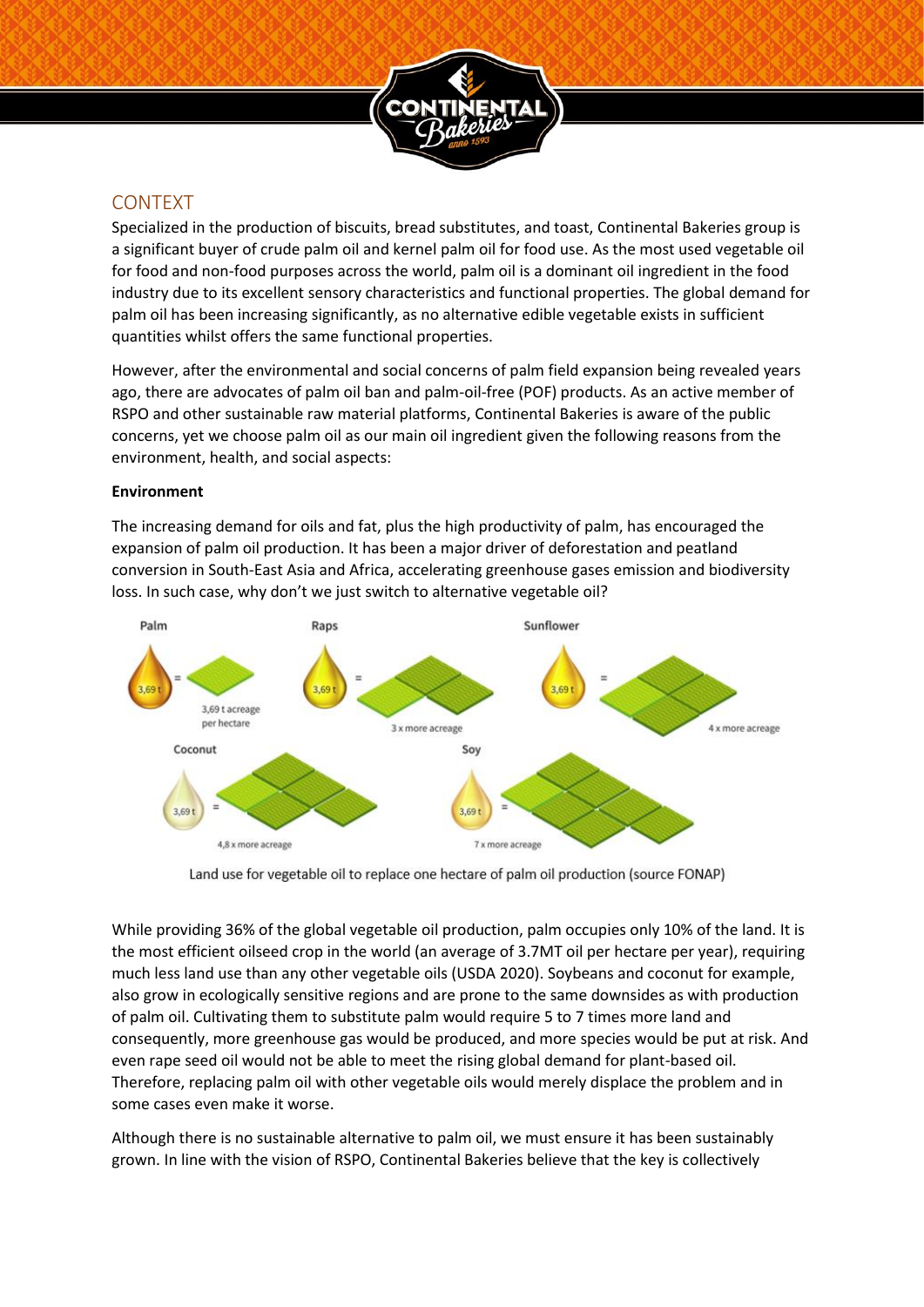

fostering a sustainable palm sector and eliminating unregulated palm production which aggravating biodiversity degradation.

#### **Health:**

Palm oil is perceived as an unhealthy fat in some public opinions. However, there is no scientific evidence associating palm oil consumption with any specific health concern. World Health Organization recommend a reduction of saturated fatty acid (SFA) intake from all sources, not only palm oil but also, for instance, butter and cream. It is important to maintain the total fatty acid composition, in particular the ratio of SFAs to unsaturated fatty acids (UFAs) of the foods consumed. In fact, palm oil has a rather balanced composition in terms of fatty acids (around 50% SFAs/50% UFAs). In foods, the intake of palm oil and other vegetable oils and fats which have different fatty acid profiles together determine the total fatty acid composition of the final diet. Other nutrients that are also naturally present in palm oil, such as vitamin E and A, are beneficial to one's health. Scientific evidence indeed shows that a moderate intake of palm oil within a healthy diet presents no risks for health (PMC).

Especially during food processing, palm oil is highly stable even during frying and baking due to the synergistic activity of β-carotene and tocotrienol. The use of naturally stable oils such as palm oil and blends of composite oils (margarine) is always practiced in Continental Bakeries' production to ensure that maximum benefits are derived from the oils.

#### **Social:**

Some palm oil production region remains exploitation of human rights in the form of poor working conditions, social injustice, and conflicts over land. On the other hand, palm oil development also contributes to employment, income generation, and socio-economic development in the producer countries. The non-mechanized harvesting of the palm fruit needs to be performed about 15 times a year, creating large numbers of jobs. Millions of smallholder farmers in Southeast Asia and Africa also rely on the revenue from palm production.

Therefore, simply boycotting palm oil is not always the solution. Through RSPO certification scheme and smallholder inclusion projects, a more regulated industry that safeguards workers and communities is what we are supporting.

## <span id="page-2-0"></span>OUR JOURNEY TO SUSTAINABLE PALM OIL

A condition for Continental Bakeries to opt for palm oil is that it has to be cultivated in a sensible and sustainable manner. This is why in 2011, we joined the Roundtable on Sustainable Palm Oil, which has set up environmental and social norms that companies must fulfill when producing RSPOcertified palm oil. These criteria aim at minimizing the effects of palm growing on the environment and the welfare of workers and indigenous communities in producer regions. Meanwhile, shifting to segregated physical supply chains of Certified Sustainable Palm Oil (CSPO) brings us greater transparency. In our segregated supply chains, we exclusively use CSPO and it also applies to other ingredients containing palm oil, such as margarine and chocolate.

We have been fostering the sustainability of palm oil souring for many years. Below are some highlights in this journey: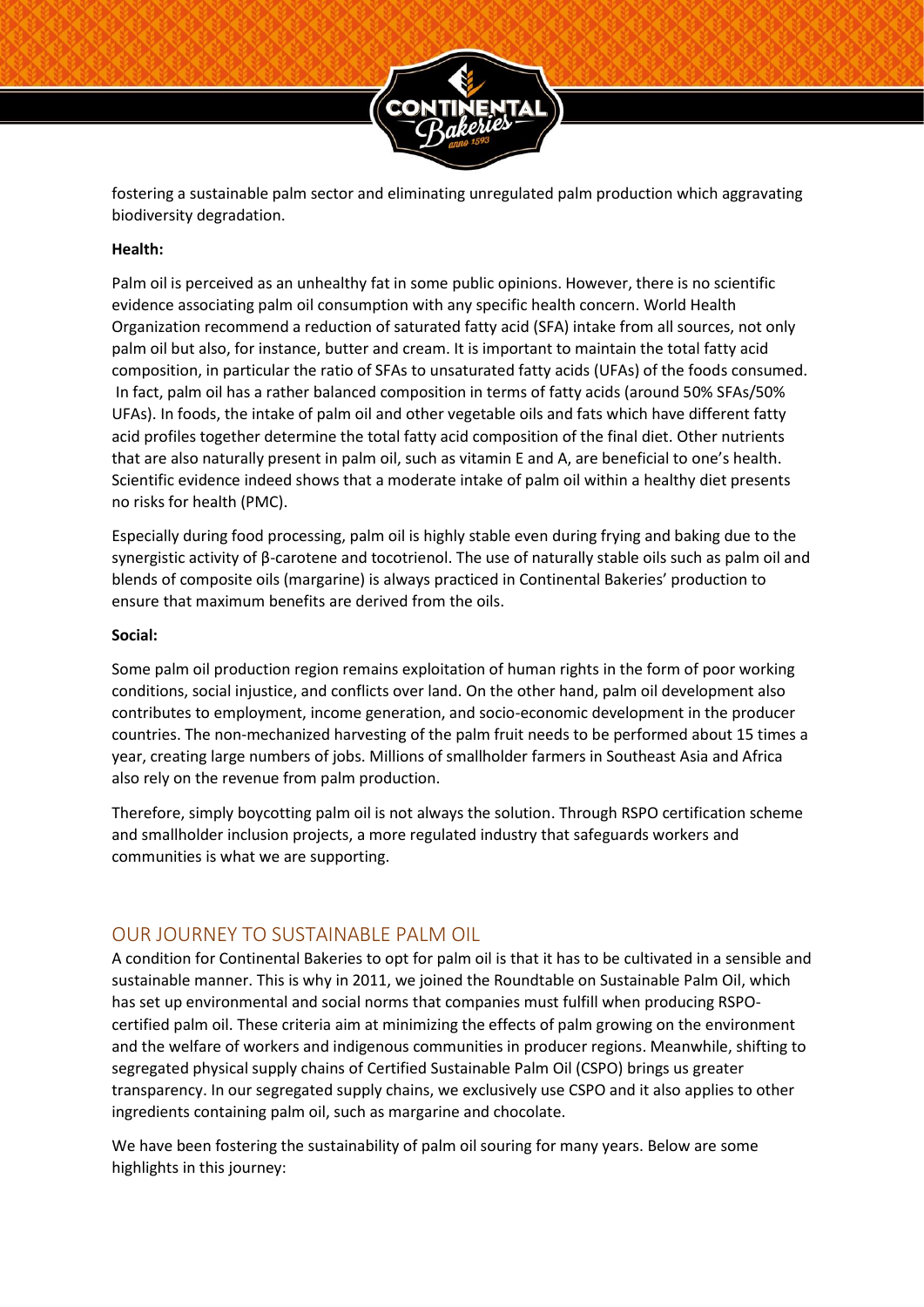



### <span id="page-3-0"></span>OUR COMMITMENT

Continental Bakeries group are committed to sourcing 100% RSPO segregated palm oil in all our food products by the end of 2023. Although purchasing RSPO certified palm oil is the most significant action a company can take, we will not only work on our supply chains but also step further and foster the development of the sustainable palm oil sector. Thus, we also aim to:

- Increase traceability of our palm oil supply up to mill level
- Ensure our palm oil consumption is free from deforestation or human right exploitation
- enforce on-the-ground investment for sustainable palm cultivation in producing countries.

#### <span id="page-3-1"></span>OUR APPROACH

To achieve the above commitments and ambition, we are collaborating with NGOs, business stakeholders, and industry experts, focusing on three approaches:

#### *Sourcing RSPO segregated Palm oil*

Continental Bakeries will remain an active member of RSPO and increase the purchasing coverage of RSPO Mass Balance and Segregated palm oil. Shifting to segregated physical supply chains of Certified Sustainable Palm Oil (CSPO) brings company greater transparency. In our segregated supply chains, we exclusively use CSPO and it also applies to other ingredients containing palm oil, such as margarine and chocolate.

#### *Enforcing upstream traceability and NDPE principles*

Continental Bakeries are engaging with our top suppliers to map their supply chains to mill level, identifying key upstream sourcing areas. Our emphasis on transparency will enable us to generate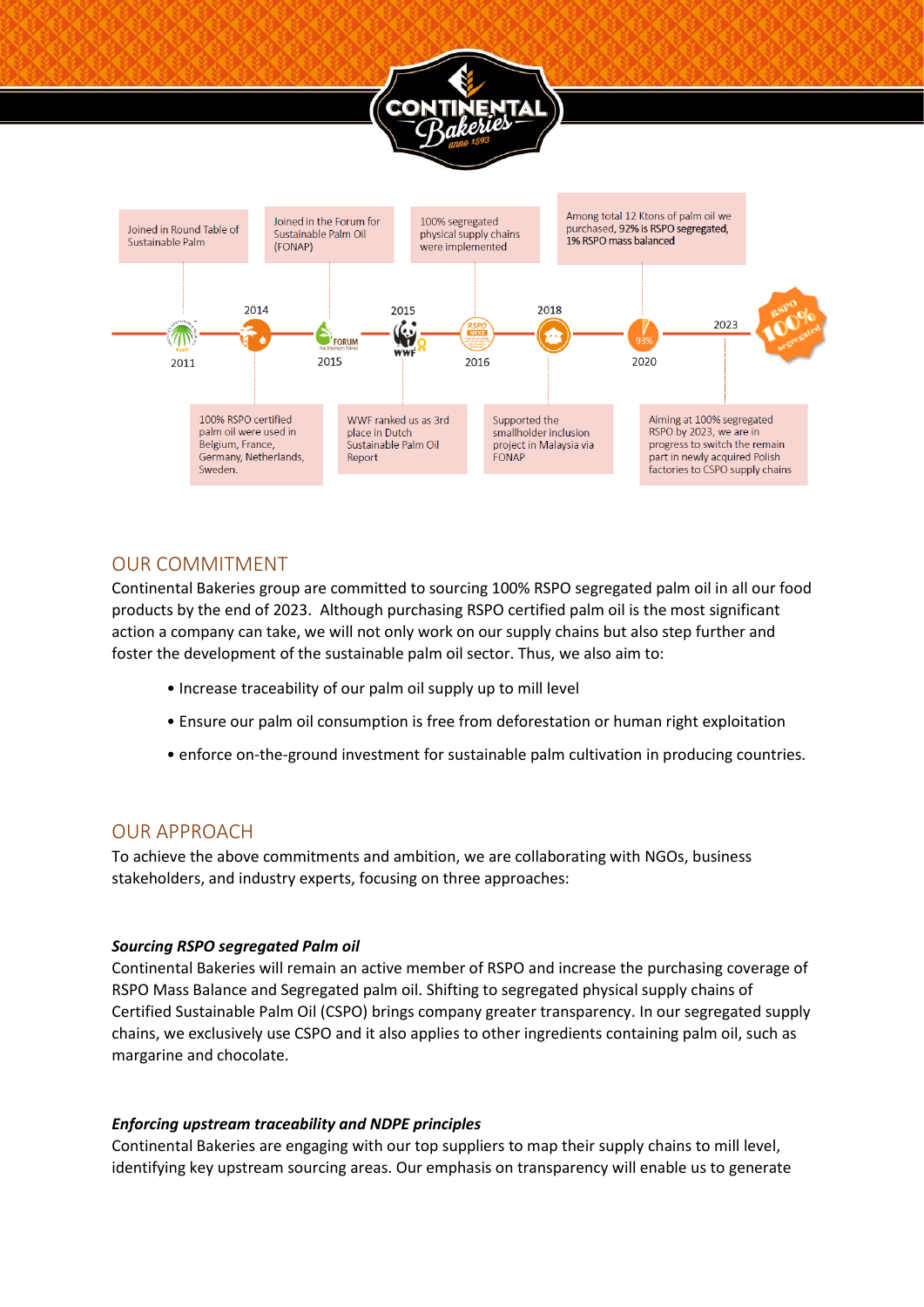

positive changes beyond our operations. By the end of 2022, we aim to publish the mill list and trace back 90% of our palm oil consumption. On top of that, we are also demanding our primary suppliers to commit to the "No Deforestation, No Peat, No Exploitation (NDPE)" principles:

1. No deforestation, including no development of High Carbon Stock (HCS) and High Conservation Value (HCV) areas and no use of fire to clear or prepare the land

2. No development on peatlands

3. No exploitation of workers or communities, human rights are respected and the Universal Declaration of Human Rights supported

Annually, we have upstream sustainability monitor procedures to gather the updates from our suppliers. We are delighted to see that many of our supply partners have been soundly performing NDPE principles through various approaches, such as publishing NDPE commitment and mill lists, monitoring palm farms with satellites and paying premium to smallholders.

#### *Collaborating in local transformation projects*

We are aware that our ambition is hard to be achieved solely by certification. We collaborate with industry experts and stakeholders to co-invest in local transformation projects on the ground. These include smallholders' programs in Malaysia led by the FONAP. This project helps the smallholder palm farmers adopting sustainable palm cultivation practices and participating in RSPO certification scheme with smartphone app. In close collaboration with local governments and NGOs, our goal is to co-create positive and tangible impact among oil suppliers, smallholders, and communities. In the next three years, we will strengthen the investment into on-the-ground projects in the area of smallholder inclusion and forest conservation.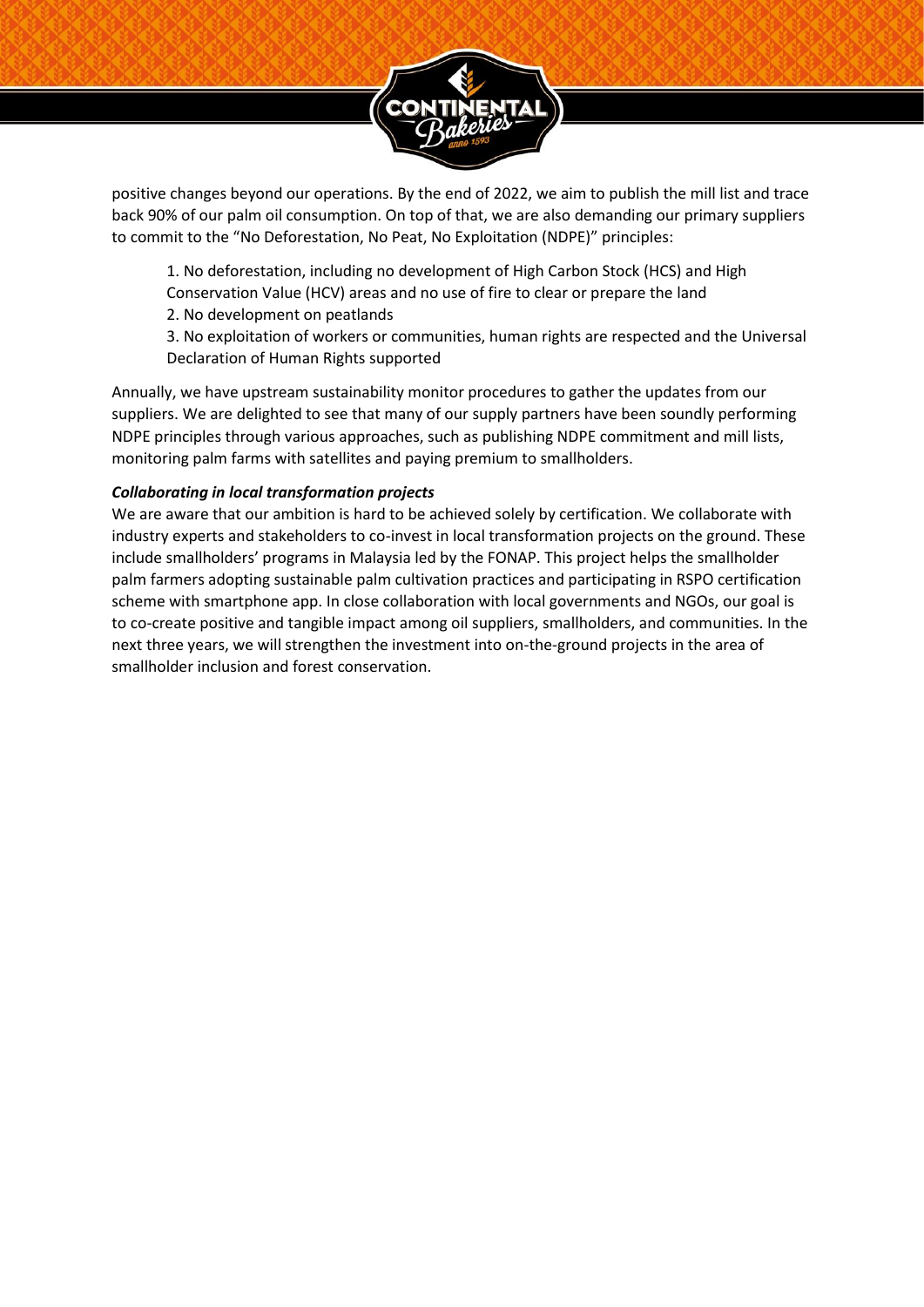

Continental Bakeries group believes that the clear commitment and integrated approaches will guide us a step further to raw material sustainability. We will share our progress in our annual sustainability reports.

Lastly, we also respect that our clients might have different policies regarding palm oil and their target consumer group can have other favorable oil ingredients. Thus, we also offer many palm-oilfree options, such as Swedish cookies, organic sandwich biscuits and biscuits based on butter, amongst many others.

## <span id="page-5-0"></span>AFFILIATIONS

#### Roundtable for Sustainable Palm Oil

The objective of the Roundtable for Sustainable Palm Oil is to promote the growth and use of sustainable palm products through a system of certification and audits, based on credible standards and commitments of stakeholders across the entire supply chain (plantations, processors, traders, NGOs,…). For more information, visit [www.rspo.org/certification](http://www.rspo.org/certification)

#### Forum for Sustainable Palm Oil

The Forum for Sustainable Palm Oil currently has 51 members, including companies, nongovernmental organisations, associations, the German Federal Ministry of Food and Agriculture (BMEL) and the Federal Ministry for Economic Cooperation and Development (BMZ). The aim of the FONAP is to significantly boost the proportion of certified palm oil, palm kernel oil and their derivatives and fractions on the German, Austrian and Swiss market. Together the member companies are working towards the goal of ensuring that as soon as possible all the palm oil and palm kernel oil available on these markets is certified. For more information, visit <https://www.forumpalmoel.org/home>